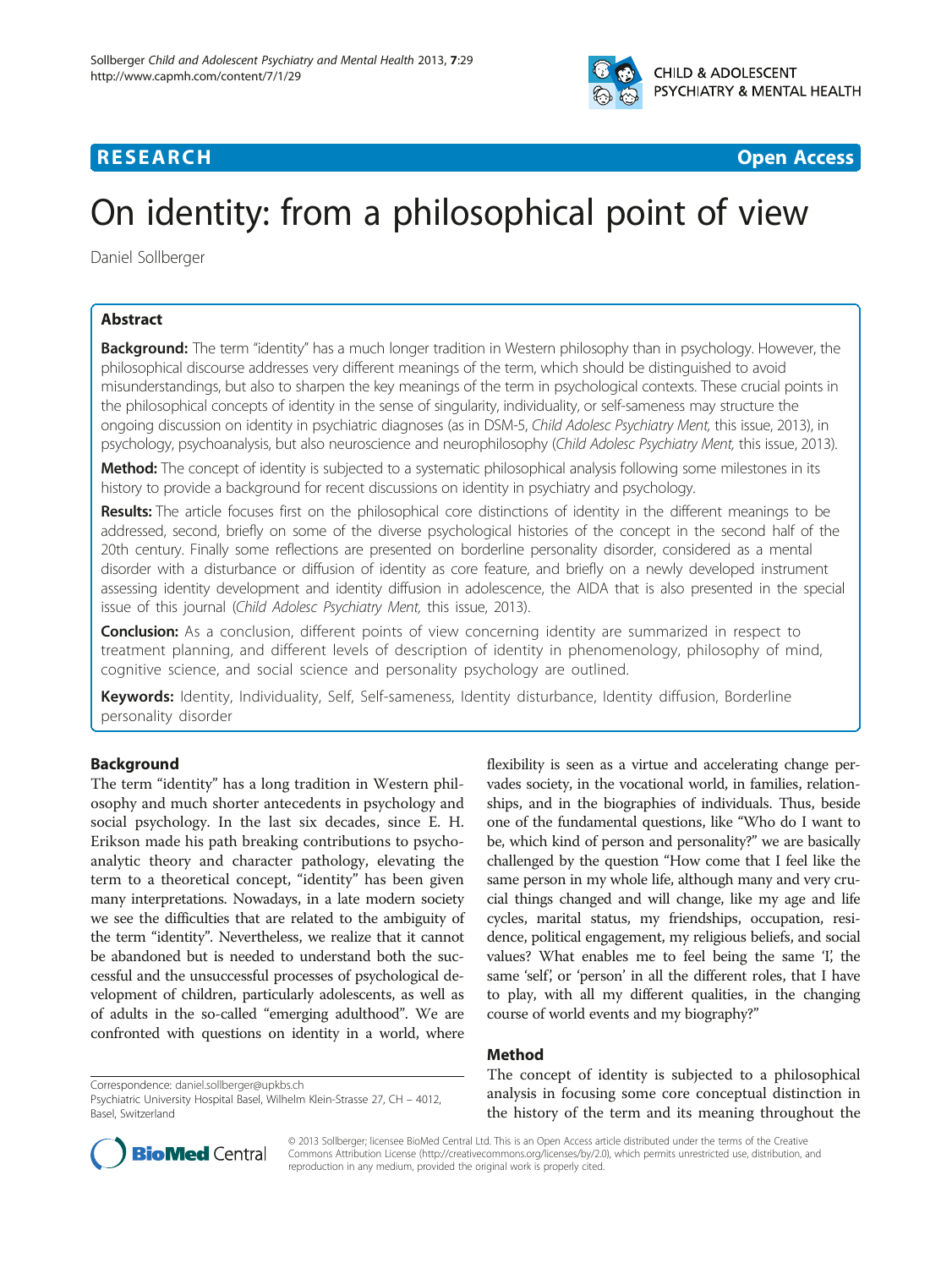history of Western philosophy. This provides a basis for a further discussion of the modern psychological and psychopathological concepts of identity and identity diffusion in psychology and psychiatry, particularly in the diagnosis of borderline personality disorders. On this background some comments on the new instrument AIDA (Assessment of Identity Development in Adolescence) are made.

#### Results and discussion

#### Identity in philosophy: some systematic distinctions

In philosophy "identity" is a predicate, which functions as an identifier, i.e. a marker that distinguishes and differentiates one object from another object. Thus, identity in this sense focuses on the uniqueness of the concerned object. Plato firstly made the distinction between "is" as a copula in a phrase and the identifying "is"; thus, Aristotle distinguished identity in its numeric meaning as equivalence from an identifier that defines an object as an individual. The problem of identity became a problem of substance throughout the history of philosophy in the efforts to define the principle of individuation. Leibniz in his Discourse on Metaphysics (Section 9) [[1\]](#page-8-0), p. 308 summarized this principle in a mathematical law: it states that no two distinct things exactly resemble each other; otherwise they would be "indiscernibles" and therefore one thing. In other words: two things are indistinguishable and in fact one single thing, if everything that truly can be said of the one may be said of the other as well. So, they become replaceable salva veritate (truth preserving) in any other possible context and under any other conditions.

#### Quantitative identity

One meaning of the term "identity" goes back to the Greek term "atomon". However, "atomon" signifies "indivisible" in a primary etymological sense; identity in the sense of individuality is a secondary sense. Nevertheless, 'individuality' became first the topic of the philosophical mainstream discourse. That is where the conviction of an ineffability and unknowability of individuals is rooted herein. Nothing can be said of an individual than "this one" ('tode ti' in Greek), what means that we can identify an individual only by pointing at it, him or her. Leibniz' contribution to this point in his theory of monads is an attempt to singularize individuals by a complete enumeration of their qualities [[2\]](#page-8-0), p. 235. The metaphysical presuppositions of Leibniz' theory like infinite space and time shall not be discussed here. But, as one can see, the individuality of a singular object is not easily (even principally not) describable in its empirical dimensions. The "I" as such a singular 'object' cannot be characterized by a complete enumerations of its characteristics but reduces us to statements about a localization in space and time.

In contrast, Kant argued that individuals couldn't be specified in terms of a concept of substance as Leibniz

attempts to do: We never would come at the individuality of an individual by its complete description. Individuals primarily are objects, i.e. data in perception and as such bound to space and time. Thus, "identity", in contrast to "existence", is not a term of ontology but of epistemology. Anyhow, Kant wanted to attribute identity to the unity of an object in a fundamental way, i.e. a priori and incircumventable. In the transcendental ego he laid down such a principle: Being aware of ourselves as thinking subjects we know the subject as being a unified and unique whole (the 'same') in all of its different perceptions or thoughts: "The I think must be able to accompany all my representations" [\[3](#page-8-0)], §16, B 131. The Kantian sense of identity is exclusively part of the consciousness of the ego that can be seen as a link to the Anglo-Saxon tradition of empirism in Hobbes, Locke, and Hume.

But, a new problem arises when individuals are identified as singular entities because of their spatio-temporal localization, as it is demanded by empirism: If we refer to an individual by his spatio-temporal localization, thus indicating the individual's absolute uniqueness, it would be impossible to recognize individuals as the same individuals at different times. This problem becomes highly virulent when it is about personal individuals. Besides, J. Locke (1690) particularly related the human self to memory and, emphasizing this point, argued that a person can be addressed as the same person if she is able to remember previous states of consciousness: a person can "consider itself as itself, the same thinking thing, in different times and places [\[4\]](#page-8-0), Book II, Chap. 27, 9. If he or she does remember nothing of his or her past her or she "literally has no identity" [[5\]](#page-8-0), p. 71. However, numeric identity has to be complemented by substantially meaningful identification, particularly when it is about individual persons [[6\]](#page-8-0).

#### Qualitative identity

Thus, identity in the question "Who is it?" intending a merely numeric-quantitative, precise identification is transformed into a *qualitative meaning* in the question of "What kind of person or character am I and do I want to be?" Identification is then a matter of classifying something or somebody *as* something respectively somebody; or more technically spoken, as language philosophy does, classifying the individual token (the object as the instance of a concept) by assigning to a type (the concept). This is the usual interpretation of identity in social science. It is a form of "qualitative identity" that is specified by detailed, conceptual or substantial attributes: we describe somebody by the particular social roles, which he or she assumes or refuses to assume in his or her action orientation and life praxis, by the ideals and values that matter to him or her, by specific habits, capacities, skills, and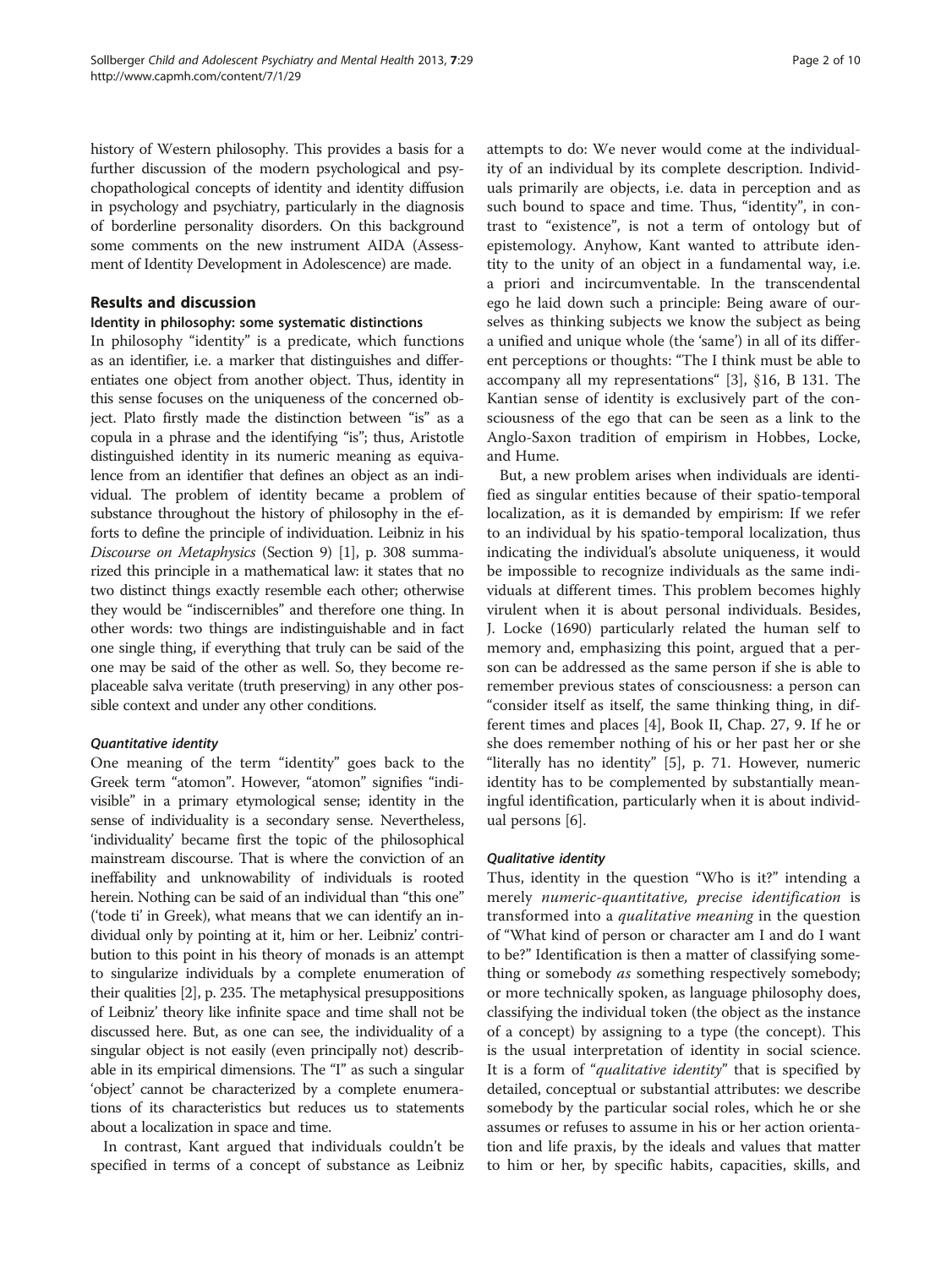biographical experiences [\[7](#page-8-0)]. Whether or not this qualitative identity is only a matter of looking at the individual from the perspective of social role, is widely discussed: whereas E. Goffman [\[8](#page-8-0)] for example argues that the identity of the I is only a matter of an internal, reflexive perspective of the subject, the German philosopher E. Tugendhat [\[6\]](#page-8-0) emphasizes that the identification by social roles assumes a commitment by the individual, and depends therefore on an internal view of the individual person from his or her point of view.

Finally, it seems to depend on the epistemological interest: regarding the individual in its qualitative identity from a theoretical point of view as an objectifiable datum it is of no or only little interest in what form and to what extend that individual is committed to the attributed qualities. Whereas from a practical philosophical point of view the individual's internal attitude to objectifiable social roles crucially matters. Since, this is a question of self-identification: "What kind of person do I want to be?"

The missing link between these two perspectives on the qualitative identity of an individual becomes apparent when we inquire whether an individual identified by social roles (whether intrinsically committed to them or not) can adopt these different roles in different social situations without losing his or her identity. This is probably not a question of identity in the sense of a qualitative identification – and much less one of a numeric one. But, it focuses on the other aspect of identity of individuals: not on the aspect of being different from others but in not being different from oneself – the aspect of "sameness" [[2](#page-8-0)], p. 251 and constancy.

#### Identity as self-sameness

If we focus on this aspect, identity is questioned as a structure or form of an individual's self-relation and selfconception. Identity in this sense aims at competences and capacities of the individual to communicate, to interact, and to integrate and synthesize different emotional states, social roles, values, beliefs, group identifications etc.. It is exactly the point that Erikson has in mind differentiating role identities from "self-sameness" as the capacity to maintain an inner coherence and continuity:

"The term 'identity' expresses such a mutual relation in that it connotes both a persistent sameness within oneself (self-sameness) and a persistent sharing of some kind of essential character with others […] At one time, then, it will to refer to a conscious sense of individual identity; at another to an unconscious striving for a continuity of personal character; at third, as a criterion for the silent doings of ego synthesis; and, finally, as a maintenance of an inner solidarity with a group's ideals and identity. In some respects the term will appear too colloquial and naïve; in others, vaguely related to existing concepts in psychoanalysis and sociology [[9](#page-8-0)], p. 109."

The term "ego identity" therefore does not indicate a substance or absolute entity that is independent of interaction, but rather a capacity for an inner coherence of emotional and cognitive states and interaction in social situations as well as an inner continuity over time. Ricoeur contributed a subtle distinction to the discussion in differentiating the aspect of self-sameness, which he called "idem-identity", and the one of selfhood or self-relatedness, for which he coined the term "ipse-identity" [\[10](#page-8-0)]. Identity in the sense of self-sameness is not a fixed result of a process of development, but a dynamic process of continual integration itself, creating continuity in the persistent self-consciousness over space and time. Finally, this meaning of the term "identity" is related to moral philosophical contexts of autonomy and self-determination in responsible decision-making. As the philosopher H. Frankfurt argues, an individual is autonomous and an active agent if he or she has "second order volitions", i.e. that he or she wants certain desires to be part of his or her will [\[11](#page-8-0)], p. 16: "Having an integrated, stable, and coherent identity is an essential precondition for effective second order volitions that stay the same over time" [[12\]](#page-8-0), p. 353. Identity in the sense of sameness or constancy over time can be realized as the effort and performance of creating the unity of an autobiographical self (see also [\[13](#page-8-0)]): integrating different and sometimes conflicting role identifications means transforming them permanently to a conflict free or less conflicted entity that makes up the unique autobiographic history of our life for which we are responsible. The term "narrative self" or "narrative identity" emphasizes on this higher level identity in the sense that the self is continuous through time and under different conditions and that the person is able to construct a coherent narrative or life story to integrate his or her personal identity. Moreover, the narrative identity is always articulated through concepts (and practices) made available by cultural narratives, i.e. "by religion, society, school, and state, mediated by family, authority figures, peers, friends" [\[14\]](#page-8-0), p. 20. Therefore, in contrast to a paradigm of cognitive representations the narrative approach entails a shift to a paradigm of social construction, in which the self in its identity, and particularly in its moral development is focused in terms of intersubjectivity: the selves in their identity are embodied, relational, and fundamentally dialogical [\[15](#page-8-0)].

The numerous attempts in defining the qualitative identity of a person with sufficient or necessary criteria for personhood such as bodily identity, brain identity, memory, and psychological connectedness or continuity [[16\]](#page-8-0) find its limitations, particularly in Anglosaxon debates. The search for such criteria by analytic philosophers is executed from a third person perspective (which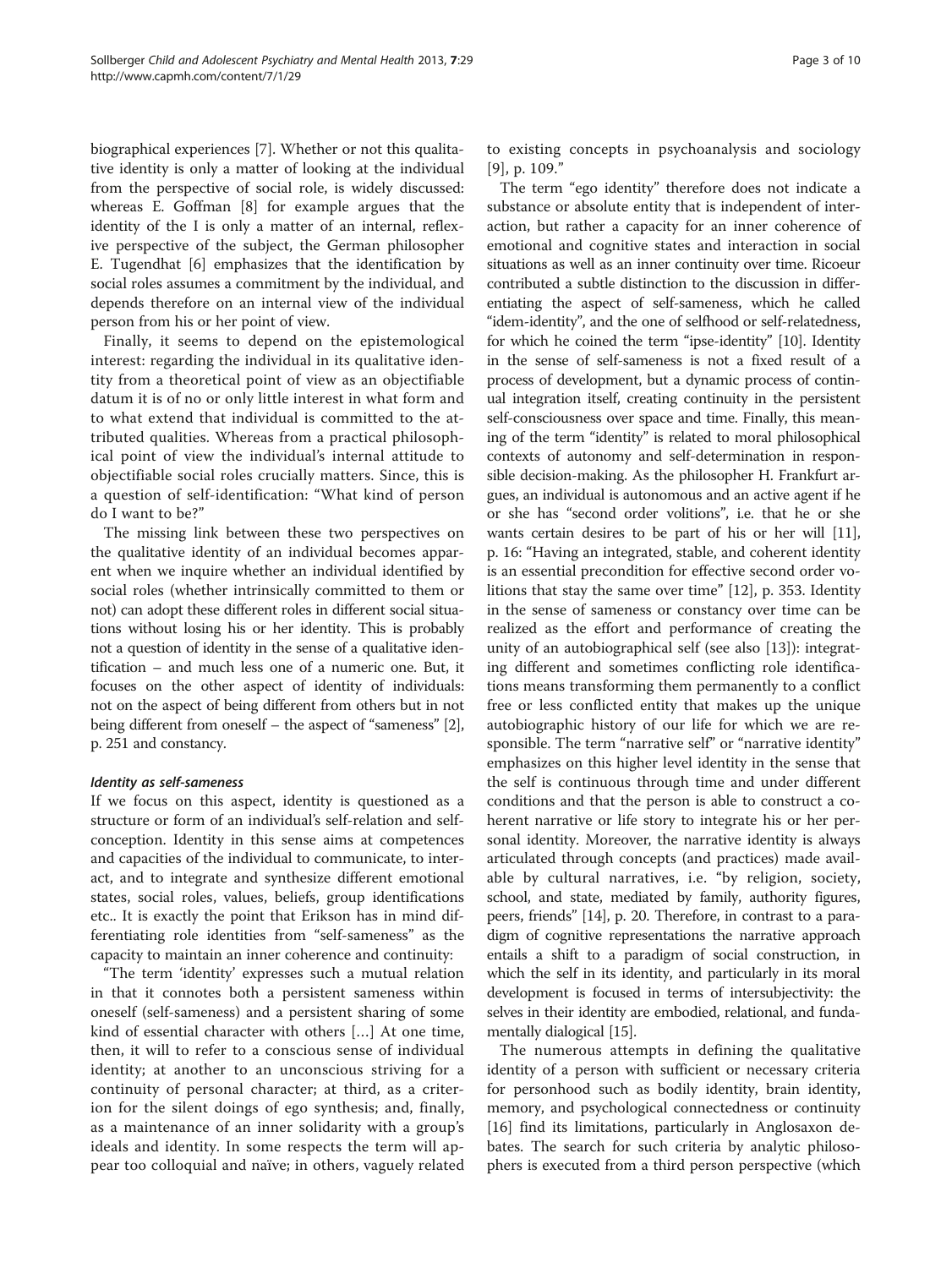focuses on persons as objects or as facts in the world). However, personhood in its identity is not a quality belonging to the owner like blue eyes or impulsiveness, thus, the first person perspective cannot be left out: "Who I am is not a fact about me, but should be phrased in terms of from where I come and what I am up to" [[17\]](#page-8-0), and this usually is answered by telling a narrative story. The emphasis on the first person perspective in the phenomenology of the self [[18\]](#page-8-0) has become one of the crucial topic in the recent debate on the self in neuroscience and psychiatry and in the progress in linking theories and experimental procedures from psychology to the results of neuroscience [[19](#page-8-0)].

#### Identity and identity diffusion in psychological and psychopathological concepts

As mentioned above the history of the concept of "identity" is relatively short in psychology and social psychology compared to its history in philosophy. Whereas the term "identity" or "identity disturbance" is hardly used by S. Freud, it became a core construct in psychoanalytic and psychodynamic theories in the middle of the 20th century.

Earlier, at the end of the 19th century the philosopher and psychologist William James [\[20\]](#page-8-0) made a core distinction between two aspects of identity. Sociology, socio-cognitive sciences, as well as psychoanalysis in their different uses of "identity", "self-concepts" and "mental representation", make use of this distinction: The "me" representing the permanence and continuity of the self through the shifting variety of experience constitutes identity across time and is related to how the individual sees the story of his or her past (narrative self-reference), the self, seen as object of perception and reflection. The "I" in contrast, acting in the consciousness of experiences is addressed as an integral part of consciousness, as selfconsciousness – or, as modern philosophers name the pre-reflective self-consciousness the "phenomenal" or "minimal self" (for this distinction see also [\[13](#page-8-0)]). G. H. Mead [\[21\]](#page-8-0), referring to this core distinction, focused on the interactional and social aspect of the "me" as a part of the self that deals with "society", i.e. social roles and group identifications, resulting from the experienced interaction and response from others. The term "I" in contrast is intended to represent the socially irreducible spontaneity of the self. From this interactionistical point of view, the identity of individuals is seen as being in need for social recognition, recognizing that humans are fundamentally social beings: "We infer who we are by observing how we are perceived by others and how others react to us" [[22\]](#page-8-0), p. 624. Therefore, identity is strongly related on the one hand to the "need for security (the need to belong, to be part of a community and to be attached to others)", and, on the other hand, to "the desire for

freedom (the desire for separation, individuation and autonomy)" [[23](#page-8-0)], p. 30; see also [[24](#page-8-0)], p. 623f.

Erikson, who initially made the term "identity" an important concept in his work on psychoanalytic theory and character pathology, referred to W. James by stressing on the importance of the "conscious sense of individual uniqueness", the "I" in its spontaneous, self-evident acquaintance with itself matching the "unconscious striving for a continuity of experience" [[23](#page-8-0)], p. 208.

The "me" in its continuity results from a developmental process, in which the adolescent at last passes through what Erikson called an "identity crisis" [\[25](#page-8-0)] that on the one hand might lead to ego-identity as an "integrated awareness and knowledge about oneself" [[26](#page-8-0)], integrating the confirmation of the self by significant others as a core aspect of normal identity. In this conception identity effects an overall synthesis of ego functions as well as a sense of "the solidarity with a group's ideals" [\[23](#page-8-0)], p. 208. Erikson actually puts together all the distinctive philosophical meanings of identity outlined above. Identity in Erikson's work represents therefore a developed fundamental organizing principle that provides a sense of continuity ("self-sameness") as well as it structures the differentiation between self and others ("individuality as uniqueness").

On the other hand, if this process of developing a normal capacity for self-definition fails, then the adolescent doesn't just pass through a period of "crisis", in which there is a lack of correspondence between the rapidly changing self-experience of the adolescent and the diverse experiences of him or her by others. Thus, Erikson made the distinction between "identity crisis" and "identity diffusion" [[27\]](#page-8-0), where the adolescent experiences an emotional breakdown and conflicts in intimate relationships, over occupational choice, and competition, and becomes increasingly dependent on an increased psychosocial support for self-definition [[28\]](#page-8-0).

J. F. Marcia as one of Erikson's main follower focused in his operationalized concept of four different "identity status" on the basic dimensions of exploration and commitment. His orientation was therefore directed more to the question of social adjustment in the identity process than in the work of the other prominent successor of Erikson: O. F. Kernberg. The term "identity diffusion", as used by Marcia and Kernberg, thus has very different meanings. In Marcia it represents one of the four identity status (achievement, moratorium, foreclosure, identity diffusion), in which both commitment and exploration of the person are at low performance level. The content of the dimensions (gender roles, vocational choice, political preferences, and religious beliefs), to which the goals, values, and beliefs of a person are directed and which the empirical measurements of identity status are based on, are actually core elements of personal identity rather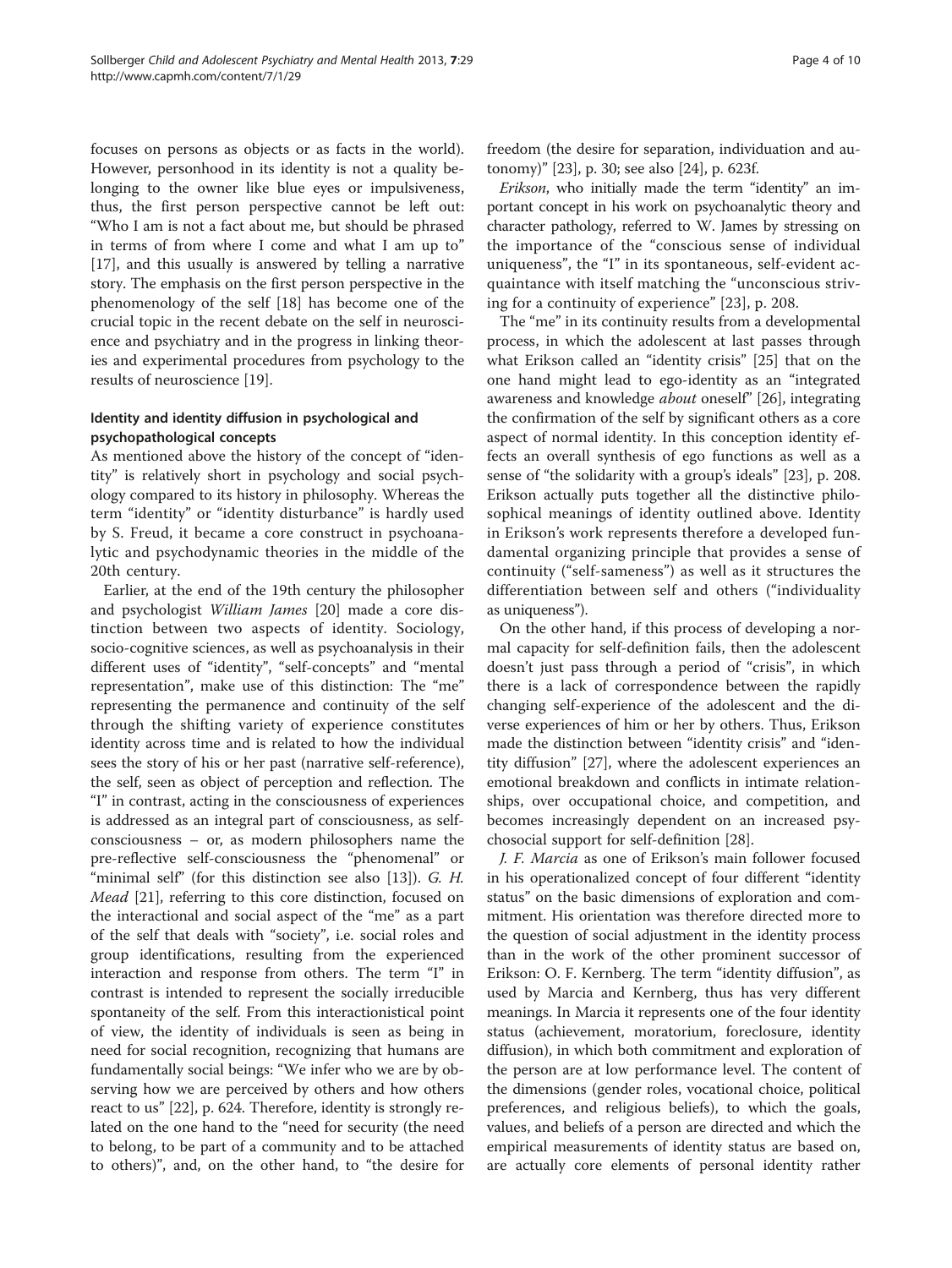than ego identity that is addressed by Kernberg (see below). In this conceptual scheme one can identify the underlying notion of identity disturbance in borderline personality disorder (BPD) characterized by the DSM-4, which emphasizes commitment and social functioning as fundamental elements of the ego identity [[29\]](#page-8-0), p. 651; [[30\]](#page-8-0). Therefore, facing current conditions, Marcia quite rightly discussed the term of identity diffusion later in his work as no longer just a kind of cataclysmic breakdown but maybe an adaptive form of identity that has to be positively evaluated: "it is adaptive to be diffuse in a society where commitment is not valued, and, in fact, may be punished" [[31](#page-8-0)], p. 292. In the terms of the originally proposed DSM-revision the intended content of identity diffusion in this meaning leads to the above-mentioned aspects of self-direction (instability in goals, aspirations, values etc.).

On the other hand, Kernberg on his part focused rather on a notion of identity that "provides a psychological structure determining the dynamic organization of character" [\[32](#page-8-0)], p. 11. This intra-psychic structure does not contain all of the different aspects of identity but – as an ego identity – it provides to some extent the basis and precondition for at least three further levels of identity such as personal identity, social identity, and collective identity. Ego identity manifests itself "in conscious representations of the self, others, and the world in general, and in identifications with social groups, cultural norms, ideals, and values" [\[12](#page-8-0)], p. 346. Kernberg concedes to Erikson's concept of identity that it already stresses the relevance of the relationship between the self-concept and the concept of a significant other. But, he himself focuses particularly on this background of object relations theory. He defines identity diffusion therefore as "a structural, pathological consolidation of the internalized world of object relations, reflected in a stable lack of integration in the concept of self and significant others" [[28\]](#page-8-0), p. 980.

#### Identity diffusion in borderline personality disorders

Many researchers and clinicians consider identity diffusion or disturbance to be one of the core diagnostic criteria for borderline personality disorders – despite of its equivocal meaning and different operationalization in empirical research ([[12,24,30,33](#page-8-0)]; Sollberger et al.: Change in identity diffusion and psychopathology in a borderline personality disorder specific TFP-based inpatient treatment, submitted). Kernberg even argues that identity diffusion is "the key anchoring point of the differential diagnosis of milder types of character pathology and neurotic personality organization on the one hand, and severe character pathology and borderline personality on the other" [\[34](#page-8-0)]. His concept of borderline personality organization (BPO) reflects the subjective and behavioral consequences of identity diffusion and is regarded as the basic psychopathological syndrome of all severe personality disorders [[28](#page-8-0)].

The common thread of all these concepts is that identity diffusion indicates a lack of differentiated and integrated representations of the self and others, a negative self-image, the lack of long-term goals, and the lack of a sense of continuity in self-perception over time [[9,12,24,28,35-39](#page-8-0)]. As a result, patients experience rapid shifts in the way they view themselves and others, discontinuities and shifts of roles, and a sense of inner emptiness. Moreover, feelings of loss of integration and a sense of (painful) incoherence have been described [[40](#page-8-0)-[42](#page-8-0)]. Westen and Cohen [[39](#page-8-0)] furthermore pointed out a "lack of a coherent life narrative or sense of continuity over time" and – implicitly referring to John Locke's emphasis on memory in the concept of identity – a "loss of shared memories that help define the self over time".

In short, following Erikson's groundwork on identity two careers and different ways of operationalizing the construct of identity diffusion will be outlined in the sequel: the one that concentrates on sociological contexts and emphasizes the importance of commitment and social functioning that results in long-term goals, values, and beliefs; the other that focuses on intra-psychic structure that integrates the concept of self and significant other in personality organization.

#### Brief comments on AIDA Philosophical distinctions

On the basis of the considerations made above, I will end by making two remarks on the new instrument AIDA (Assessment of identity development in adolescence), which is presented and discussed in the current special issue of this journal.

What is fundamental and convincing in the theoretical model underlying AIDA is the inherited dichotomy of the construct "identity" [[26](#page-8-0)]: namely, identity in its qualitative meaning answering to the question "Who am I?" and in the sense of self-sameness answering to the question: "Am I the same person (i.e. same I, self, individual) over time and in different situations (continuity) and in my different emotional and cognitive states (coherence)?"

Regarding these two dimensions of identity the one comprises more a subjective, emotional self (the "I" in Mead's conception), which denotes the aspect of an immediate and intuitive first-person-perspective in all the subjective experiences and inner feelings. The other denotes coherence and continuity in a sense of a selfdefinition resulting from cognitive functions such as memories and autobiographical memories, self-reflection, but also resulting from motivational states or social role and group identification, which turn the "I" into an identifiable "Me" [\[21](#page-8-0)].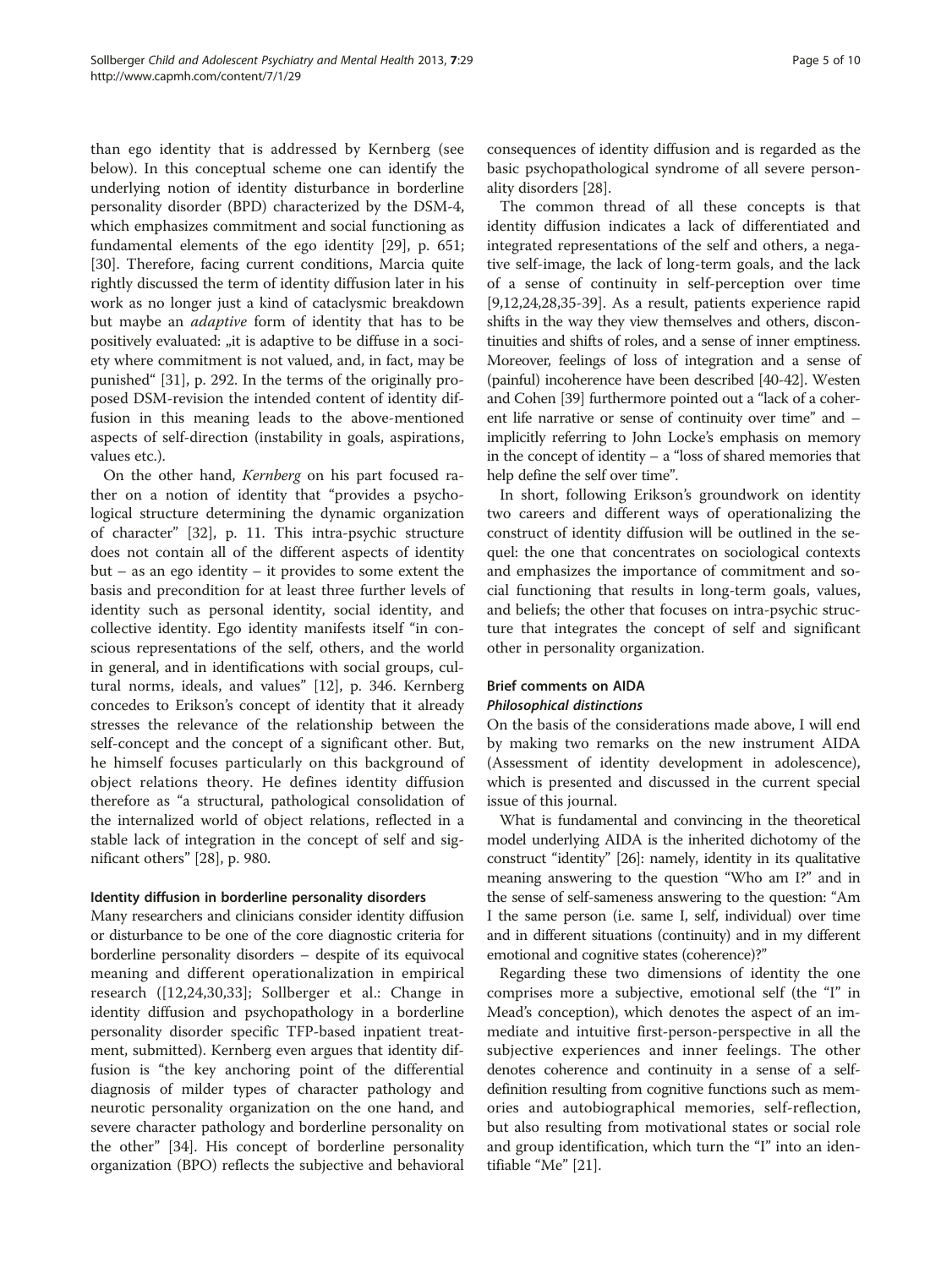Northoff [[13\]](#page-8-0) in a more fundamental, philosophical way distinguishes between the "minimal self … that occurs immediately and is always already part of our experience of the world" (rooting a phenomenal "mineness" and "belongingness"), on the one hand, and the self in its continuity across time and in its other features such as "unity, first-person perspective, and qualia", on the other hand. He particularly argues that "any experience of the self is part of an experience of the world" as well as "any consciousness of the world goes along with an experience of the self". Both experiences are inseparable intertwined that this might be a "principal limitation" for experimental investigations of the minimal self<sup>1</sup>.

#### Short philosophical note on neurocognitive research

This is highly relevant in regard of the model of self and identity that underlies research in cognitive neuroscience. Since, considering that the self is not a metaphysical entity (mental substance) but has rather to be comprehended as and replaced by an inner model of self–representation (as e.g. Thomas Metzinger does [[43](#page-8-0)]), this changes the methodological approach to self and identity in a fundamental way. Identity shifts from a philosophical to an empirical research topic and is subjected to cognitive psychology, finally to cognitive neuroscience. Hence, the question raises how all the information of our own body and own brain is processed, i.e. summarized, integrated and coordinated that ultimately an inner model of selfrepresentation reasonably results. This is a matter of different and specific higher-order cognitive functions such as working memory, attention, executive function, semantic and episodic memory etc. that are underpinned by specific brain processes that can be subjected to empirical investigations [[13\]](#page-8-0).

However, as we might reasonably question this sceptical tendency to eliminate the notion of self and identity on reductionist grounds, the minimal self, as it is implicitly experienced in consciousness (i.e. consciousness about the world as well as the self being conscious about any world experience), remains specific "self" in contrast to any other experiences. As Legrand and Perrine argue, this self-specificity cannot be "constituted by the integration of contents that are not themselves self-specific" [[44\]](#page-8-0), p. 273. In the light of these considerations, cognitive neuroscience should focus on the fundamental difference between neurocognitive processes underlying self-representations (i.e. all representations that have the self as their object and finally result in higher-order cognition such as an "autobiographical self" [\[45\]](#page-8-0)), on the one hand, and neurocognitive processes that are related to a "phenomenal" or "minimal self", which is considered as a presupposed self-specific process underlying the former (differentiable) representations (of world and self experiences), on the other hand. Since, self-related or

self-directed contents concerning a self-reference effect (SRE), i.e. the fact that stimuli that are related to one's own self (e.g. a scalpel for a surgeon) show a superiority of memory recall in contrast to those that are not directed to the self [\[13\]](#page-8-0), may not be confounded with the scope of self-specificity (the I as "representing self" not in its "selfrepresentation"). Thus, neurobiological investigations of the minimal self in its pre-reflective identity should rather encompass studies "of the nonself-directed but self-specific perspective" than such of "self-directed but non-self-specific representations" [\[44\]](#page-8-0), p. 275.

Identity of a person in terms of self-relatedness of characteristic attributes is focused on a self-as-content. Personality in this sense can be lost, what we experience, for instance, in the dramatic modifications of the identity of persons during the pathological processes of frontotemporal dementia or Alzheimer disease [\[46\]](#page-8-0). Personal identity as a (narrative) conception of oneself and as persistence is impaired in patients with dementia insofar as there are gaps in their memory, as they have, as a result of memory loss, personality changes involving, for example, a decrease in self-control. However, can we therefore say, if the gaps in memory and the changes in personality are sufficiently serious, the person has lost his or her identity and self (s. John Locke's argument above [\[4\]](#page-8-0))? Or does identity incorporate growth and decline, thus, identity cannot really be lost in a fundamental sense [[47](#page-8-0)]?

Basically, I argue, that Patient's suffering from dementia at least remain subjects, i.e. remain capable to differentiate themeselves from another person. Identity in the sense of self-specificity that is addressed in the sense of a phenomenal qualia-self in its first-person perspective is not affected by dementia, since: despite the loss of selfrelatedness, the capacity to differentiate between self and non-self, i.e. to specify any representation (perception, sensation, feeling, cognition etc.) as *my* representation ("mineness", s. above), remains, because self-specificity is not constituted "by the integration of contents that are not themselves self-specific" [[44\]](#page-8-0), p. 273.

#### Psychological and sociological considerations

In regard to higher-level, i.e. psychological and social processes of identity development in adolescents and particularly in the formation of BPD the question arises: What turns our attention to identity and its diffusion? Is it the consolidation of interests, goals, and values, which develop a degree of stability in child development and adolescence that eventually give us an inner sense of identity, a kind of a self that is emotionally committed to long-term goals and identified with social groups – a kind of biographic self? Is, therefore, identity diffusion in adolescents and young adults a result of a lack of stability in behavior and attitudes, in interests, goals, values, and aspirations?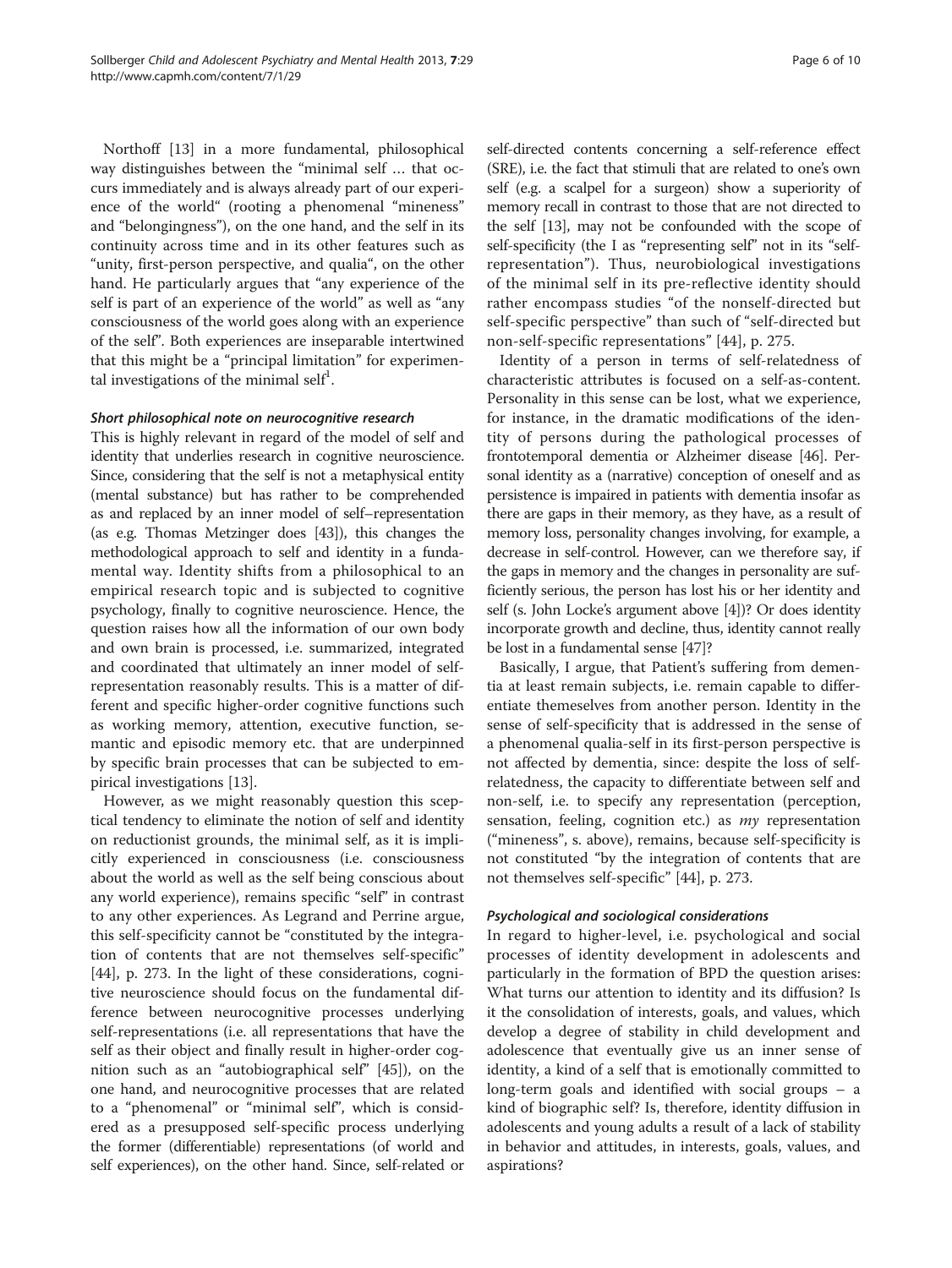Or, on contrary, is identity diffusion a manifestation of unstable relationships, and consequently, of unstable inner representations of self- and object relations, which undermine the sense of self-sameness, which BPD patients suffer from? As mentioned above, the DSM-4 describes (implicitly according to Marcia) identity disturbance in BPD as being "characterized by shifting goals, values, and vocational aspirations" [[29\]](#page-8-0), p. 651, underscoring commitment and social functioning as fundamental elements of the Ego identity status. In the initially proposed revision of DSM-5, now included in a separate area of section 3 [[48\]](#page-9-0), identity becomes a core construct in the diagnosis of BPD. Accordingly, in the diagnostic process first-line differentiations have to be made on impairments in self-functioning as a main characteristic of personality disorders. They are conceived as impairments in "identity", or they pertain to aspects of "self-direction" (instability in goals, aspirations, values etc.). How do these two disturbances in identity (in the sense of self-sameness, the "I") and in self-direction (in the sense of qualitative, 'social' identity, "me") interfere? Does continuity in these mentioned 'social' terms underscore a coherent, self-reflected, by inner motives guided self ("I")<sup>2</sup>?

Focusing on the interference of "identity" and "selfdirection" (as originally proposed for the DSM-5) we can ask the other way round, what can better be demonstrated in terms of identity diffusion. Wilkinson-Ryan and Westen [[42](#page-8-0)] pointed out that identity diffusion seems rather to manifest itself in specific fundamental factors such as "painful incoherence" or "inconsistency" than in a "lack of commitment", which in fact they show to be the weakest of four factors in predicting BPD: "painful incoherence", "inconsistency of beliefs and actions", "role absorption" and "lack of commitment" (n.b. a fundamental element of Marcia's conception of identity). Thus, in case of identity disturbance: Is there primarily incoherence in the sense of inconsistency and particularly *painful* incoherence (of which BPD patients might differently be aware of and differently concerned about)?

Again the question, how do the two basic dimensions interfere?

To come to my second point: The German philosopher and sociologist Georg Simmel wrote in 1900 in his book "Philosophy of Money":

"The lack of something definite in the center of the soul impels us to search for momentary satisfaction in ever-new stimulations, sensations and external activities. Thus it is that we become entangled in the instability and helplessness that manifests itself as the tumult of metropolis, as the mania for travelling, as the wild pursuit of competition and as the typically modern disloyalty with regard to taste, style, opinions and personal relationships [[49\]](#page-9-0), p. 484."

It seems that already at the beginning of the 20th century the problem of identity came up, which is considered at the end of that century to be one of the main topics of late-modern Western societies. It has widely been recognized, on the one hand, that these societies show high rates of social change in values and norms. Desynchronizing and uncoupling processes in family formation, vocational education, employment, and retirement as well as falling in love, getting married and having children have been described [\[50,51](#page-9-0)]. Topoi of a lifelong learning and education process emerged. Therefore, particularly adolescents experience a lack of stability in orientation concerning these values, norms, and longterm-goals in essential dimensions of life such as family, religion, morals, vocational orientation, politics, social and national affiliation, but also sexual orientation, sexuality and gender. As a consequence, they are challenged by the task "to forge a personal identity without being able to rely on models from previous generations" [\[52](#page-9-0)], p. 90.

On the other hand, identity turns into a sort of "do-ityourself-project" with a primary task for the "self-made identities" to be "ready to grasp many chances and (…) to adjust to changing necessities" [[9\]](#page-8-0), p. 99. Many theoreticians argued about that, like for example Anthony Giddens [\[53\]](#page-9-0) with his term of an "embeddedness" of the self that he describes as dissolved and dismembered, with an embedded identity; or Richard Sennett, who describes a "corrosion of character" [[54](#page-9-0)] caused by a flexibility pervasive in the restless dynamics of late-modern culture.

We therefore could ask, somewhat provocatively, whether men and women of the 20th century suffer from or enjoy a kind of identity diffusion. Notably, this is what Marcia aims to describe in his conception of identity diffusion as an *adaptive* form of identity under postmodern conditions. Do we not have to reflect on the social changes mentioned above in defining new conceptions of individual identity and its disturbances see [[38](#page-8-0)]? Does identity diffusion, maybe even the borderline syndrome reflect "problems and discourses of late modern culture" [[24\]](#page-8-0), p. 636ff.? How do psychology (regarding individual dynamics) and sociology (referring to social changes) challenge an integrated and coherent conception of identity and self – in respect to the fundamental philosophical basis? How do sociological descriptions of 'late modern man' impact our conception of the "psychic apparatus", the structure of personality with its different parts and its conscious and unconscious dynamics and conflicts [[55\]](#page-9-0)?

#### Conclusion

Assessing "identity", particularly in contexts of psychopathological developments of individual persons, requires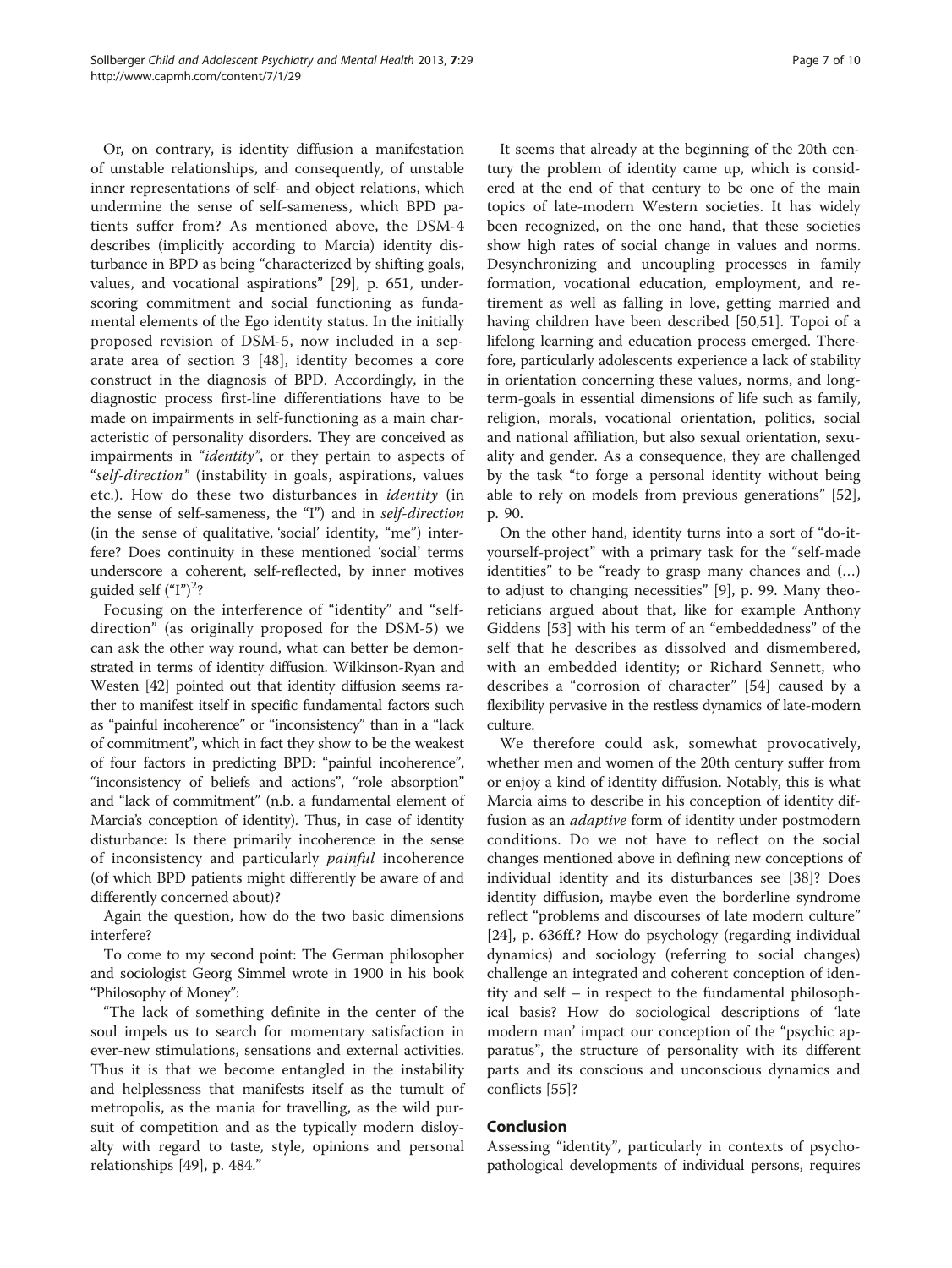both systematically reflecting on the fundamental philosophical background of the term "identity" and a broad scope of different considerations in regard of neurocognitive research, of psychological and psychopathological phenomenology as well as of sociological developments under contemporary cultural and societal conditions.

To summarize, we have to keep in mind different levels of description in regard of definitions of the term "identity", in regard of methodological approach investigating "identity" as well as in regard of the person in her identity that is addressed in psychotherapy. It depends on the point of view, which part of identity respectively identity diffusion is focused in research and (clinical) practice. Therefore, in respect of the concept and the diagnostics of emerging personality disorders in adolescence, in which the AIDA is engaged, the factors and mechanisms that lead to identity disturbance have to be considered as multifaceted, complex, and concerning different aspects of identity. Hence, these aspects of identity have to be addressed in planning accurate treatments and in deciding the focus of (psycho-)therapeutic interventions.

From a sociological point of view, that is concerned about collective or cultural, and social identity, the societal changes, conceived e.g. as individualization and globalization with an increased mobility and flexibility in professional as well as private, familial relations [\[54](#page-9-0)], might impact the development of identity because of the lack of stable models for the adolescents in terms of attitudes, interests, beliefs, and goals. And that might interfere with the development of role identity, e.g. the social adaption of an adolescent in his or her social behavior and moral development.

From a psychological point of view, that is concerned about social and personal identity, one might raise the question whether these processes of modernization result in increased challenges for individuals regulating intergenerational, interpersonal and intra-psychic relations: thus, the regulation of care taking and disallowance, caring and separation in parenthood, aggression and rivalry progressively rest on the psychosocial competences of individuals in regard to the lack of traditional collective guidelines.

From a *psychodynamic* point of view, which is concerned about ego identity, on might ask whether intrapsychic conflicts that are related to the human condition (such as oedipal conflicts, experiences of privation or desire) remain "stable" despite of the mentioned cultural changes. Thus, individuals have to pass through crucial phases to develop a personality with its subjective interiority and its sense of identity. Therefore, disturbances in this development of identity concern difficulties in coping with these intersubjective as well as intra-psychic conflicts.

From a neurocognitive point of view identity is addressed in a rather basic sense by differentiating higher-order cognitive functions such as working memory or executive functions, which finally concern self-representing contents, on the one hand, and self-specificity, i.e. the acquaintance of a minimal self, which comprehends a sense of "mineness", on the other hand. Evidently, the assumption that we can directly link concrete personality traits and underlying, neurobiological mechanisms has to be carfully evaluated. Since, subjective intentionality of behavior is assumed to function on two levels of organismic organization: "a basic neurobiological one, and a derived, secondary, symbolic or psychological one that (…) in turn may influence the functioning of the underlying neurobiological structures" [\[56](#page-9-0)], p. 237.

Therefore, *philosophically* we are challenged in defining the complexity of different perspectives in their convergence respectively divergence and incompatibility. It is the question of how to (re-)construct a model of the self in its identity [[19\]](#page-8-0) that integrates the perspective of:

- phenomenology, which is concerned about the the essence, content and feel of a mental state, and, concerning identity, the self as implicitly, tacitly, and immediately experienced in consciousness;
- philosophy of mind, which focuses on the logical connection and systematization of our knowledge of mind;
- cognitive science, which designs models of how the mind works as basis for further empirical research, in regard to identity particularly in terms of selfrelatedness and self-specificity;
- social science as well as personality psychology, which is concerned with how people regard themeselves, with their different roles in society and the interaction between both.

A philosophically reflected integration of these different perspectives in a conceptual framework will provide a basis for empirical research as well as clinical practice. Furthermore, it will help to distinguish adaptive forms of identity development that our adolescents *and* patients may reveal, and pathological forms in social interaction, in self-related representations, intra-psychic conflicts as well as in their neurobiological correlates – perspectives that finally may provide the key anchoring point of psychotherapeutic (and other) treatments.

**Endnotes**<br> $\frac{1}{1}$  The question connotes Kant's reasoning of the transcendental ego: Do I must have a sense of "mineness", that means that I know what it means that mental states, in which I am, are mine, thus I can refer them to me? Or, must a sort of continuity first has to be developed,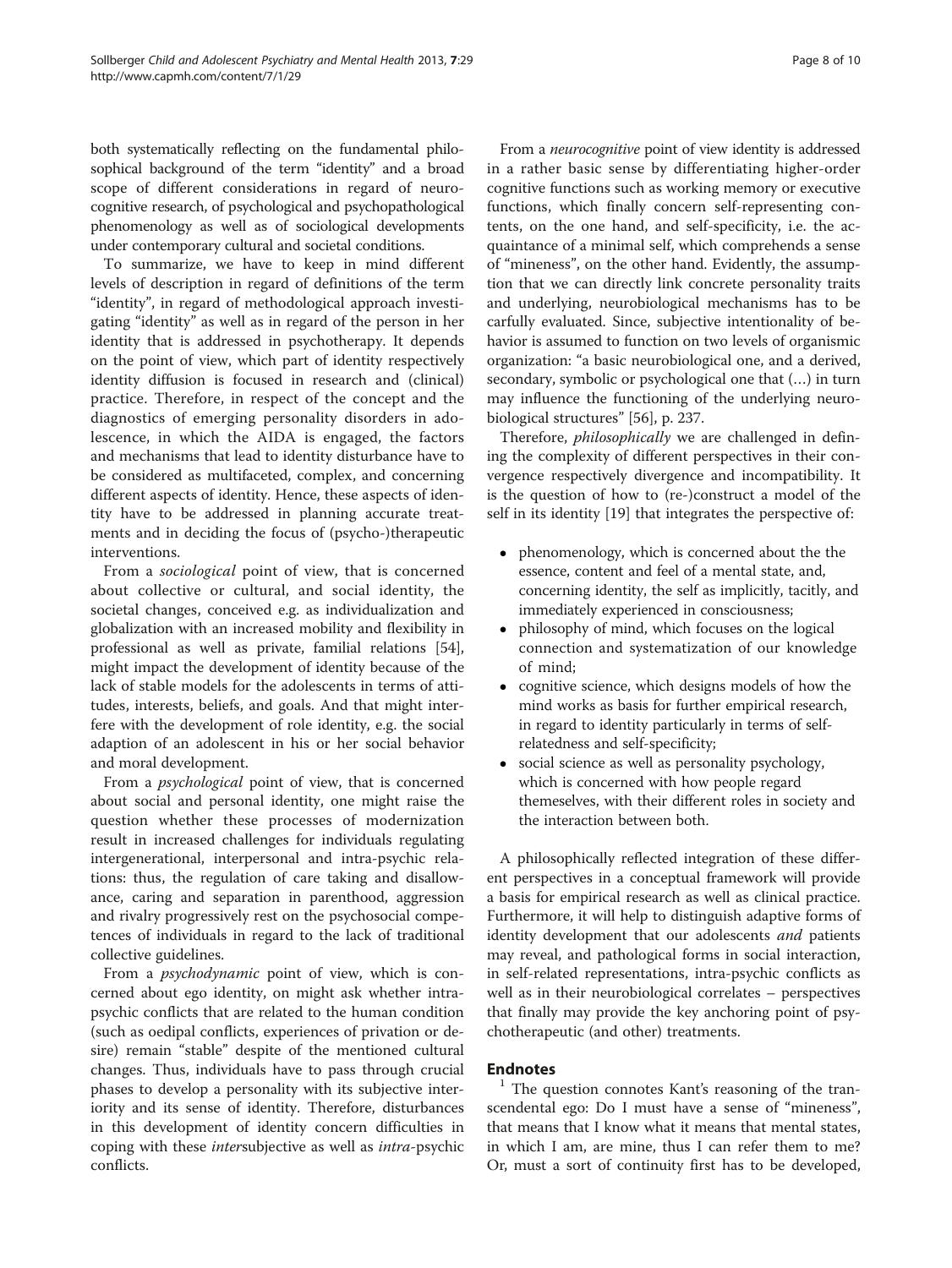<span id="page-8-0"></span>so that I know me as the same I as before at that time in another temporal and mental state, to be able to have a feeling of what it means, that cognitions, affective states and so one are mine [\[57](#page-9-0)]?<br><sup>2</sup> Probably this more sociologically accented question

goes parallel to the chicken-and-egg-problem of the direction of causality in cognitive theories that assume that emotional consistency and predictability over time and across similar situations are a prerequisite for the development of a stable sense of identity; whereas, in contrary, psychoanalytic theories regard the mature personal identity as an important fundament on which cognitive, affective and interpersonal functions are based on.

#### Competing interests

The author declares that he has no competing interests.

#### Author information

The author has a PhD in philosophy and is leading the department of psychotherapy in the Psychiatric University Hospital Basel as a MD.

#### Acknowledgements

The Article processing charge (APC) of this manuscript has been funded by the Deutsche Forschungsgemeinschaft (DFG).

I would like to thank Dr. Arnold Simmel, formerly Columbia University New York, for his critical comments on the argumentation and his suggestions for improvement of the content and the English editing.

#### Received: 16 January 2013 Accepted: 5 April 2013 Published: 31 July 2013

#### References

- 1. Leibniz GW: Discourse on Metaphysics. In Philosophical Papers and Letters. 2nd edition. Edited by Loemker L. Dordrecht: D. Reidel; 1969.
- 2. Angehrn E: Geschichte und Identität. Berlin: Walter de Gruyter; 1985.
- 3. Kant I: In Critique of pure reason. Edited by Guyer P, Wood A. Cambridge: University Press; 1999.
- 4. Locke J: An essay concerning human understanding (1690); 1894. [http://www.](http://www.ilt.columbia.edu/publications/Projects/digitexts/locke/understanding/chapter0227.html) [ilt.columbia.edu/publications/Projects/digitexts/locke/understanding/](http://www.ilt.columbia.edu/publications/Projects/digitexts/locke/understanding/chapter0227.html) [chapter0227.html](http://www.ilt.columbia.edu/publications/Projects/digitexts/locke/understanding/chapter0227.html) [accessed April 17, 2013]
- 5. Kihlstrom JF, Beer JS, Klein SB: Self and identity as memory. In Handbook of self and identity. Edited by Leary MR, Tangney JP. New York: Guilford; 2003:68–90.
- 6. Tugendhat E: Selbstbewusstsein und Selbstbestimmung. Frankfurt am Main: Suhrkamp; 1979.
- 7. Straub J: Identitätstheorie im Übergang? Soziologische Literatur Rundschau 1991, 23:56–57.
- 8. Goffman E: Stigma: Notes on the Management of Spoiled Identity. New Jersey: Prentice-Hall; 1963.
- 9. Erikson EH: Identity and the cycle of life. (1st ed. 1959). New York: Norton & Co.; 1980.
- 10. Ricoeur P: Oneself as another. Chicago (transl. by K. Blamey): The University of Chicago Press; 1992.
- 11. Frankfurt H: The importance what we care about. Cambridge: Cambridge University Press; 1988.
- 12. Jørgensen CR: Invited essay: Identity and borderline personality disorder. J Pers Disord 2010, 24:344–364.
- 13. Northoff G: Brain and Self A neurophilosophical account. Child Adolesc Psychiatry Ment Health (this issue).
- 14. Appiah KA: The ethics of identity. Princeton: Princeton University Press; 2005.
- 15. Day JM, Tappan MB: The narrative approach to moral development: From the epistemic subject to dialogical selves. Hum Dev 1996, 39:67–82.
- 16. Nooan HW: Personal identity. London: Routledge; 1990.
- 17. Glas G: Person, personality, self, and identity: A philosophical informed conceptual analysis. J Pers Dis 2006, 20:126–138.
- 18. Zahavi D: Phenomenology of the self. In The self in neuroscience and psychiatry. Edited by Kircher D, David A. Cambridge: Dambridge University Press; 2003:56–75.
- 19. Kircher D, David A: The self in neuroscience and psychiatry. Cambridge: Dambridge University Press; 2003.
- 20. James W: Principles of Psychology, Volume 1. New York: Henry-Holt & Co; 1890.
- 21. Mead GH: Mind, self, and society. Chicago: University Press of Chicago; 1934.
- 22. Bauman Z: Liquide life. London: Polity; 2005.
- 23. Erikson EH: Identity. Youth and crisis. New York: Norton; 1968.
- 24. Jørgensen CR: Disturbed sense of identity in borderline personality disorder. J Pers Disord 2006, 20:618–644.
- 25. Erikson EH: Growth and crisis of the healthy personality. In Identity and the life cycle. New York: International University Press; 1950:50–100.
- 26. Goth K, Foelsch P, Schlüter-Müller S, Birkhölzer M, Jung E, Pick O, Schmeck K: Assessment of identity development and identity diffusion in adolescence - Theoretical basis and psychometric properties of the self-report questionnaire AIDA. Child Adolesc Psychiatry Ment Health 2012, 6:27. doi:[10.1186/1753-2000-6-27.](http://dx.doi.org/10.1186/1753-2000-6-27)
- 27. Erikson EH: The problem of ego identity. J Am Psychoanal Assoc 1956, 4:56–121.
- 28. Kernberg OF: Identity: Recent findings and clinical implications. Psychoanal Q 2006, 75:969–1004.
- 29. American Psychiatric Association (APA): Diagnosic and statistical manual of mental disorders (DSM-IV-TR). 4th edition. Washington: American Psychiatric Publishing; 2000.
- 30. Sollberger D, Gremaud-Heitz D, Riemenschneider A, Küchenhoff J, Dammann G, Walter M: Associations between identity diffusion, axis II disorder, and psychopathology in inpatients with borderline personality disorder. Psychopathology 2012, 45:15-21.
- 31. Marcia JE: Identity diffusion differentiated. In Psychological development across the life-span. Edited by Luszcz MA, Nettelbeck T. North-Holland: Elsevier; 1989:289–295.
- 32. Clarkin JF, Yeomans FE, Kernberg O: Psychotherapy for Borderline Personality: Focusing on Object Relations. Washington: American Psychiatric Publishing; 2006.
- 33. Oldham J, Clarkin JF, Appelbaum A, Carr A, Kernberg P, Lotterman A: A self report instrument for borderline personality organization. In The Borderline: Current Empirical Research. Edited by McGlashan TH. Washington: American Psychiatric Press; 1985:3–18.
- 34. Kernberg OF: Aggressivity, narcissism, and self-destructiveness in the psychotherapeutic relationship. New Haven: Yale University Press; 2004.
- 35. Kernberg OF: Aggression in Personality Disorders and Perversions. New Haven: Yale University Press; 1992.
- 36. Marcia JE: Ego identity and personality disorders. J Pers Disord 2006, 20:577–596.
- 37. Bender DS, Skodol AE: Borderline personality as a self-other representational disturbance. J Pers Disord 2007, 21:500–517.
- 38. Fuchs T: Fragmented selves: Temporality and identity in borderline personality disorder. Psychopathology 2007, 40:379–487.
- 39. Westen D, Cohen RP: The self in borderline personality disorder: A psychodynamic perspective. In The Self in Emotional Distress: Cognitive and Psychodynamic Perspectives. Edited by Segal ZV, Blatt SJ. New York: Guilford Press; 1993:334–368.
- 40. Adler G, Buie D: Aloneness and borderline psychopathology: the possible relevance of child development issues. Int J Psychoanal 1979, 60:83–96.
- 41. Buie D, Adler G: Definitive treatment of borderline personality. Int J Psychoanal Psychother 1982, 9:51–87.
- 42. Wilkinson-Ryan T, Westen D: Identity disturbance in borderline personality disorder: An empirical investigation. Am J Psychiatry 2000, 157:528-541.
- 43. Metzinger T: Being no one. Cambridge/Mass: MIT Press; 2003.
- 44. Legrand D, Perrine R: What is self-specific? Theoretical investigations and critical review of neuroimaging results. Psychol Rev 2009, 116:252–282.
- 45. Damasio AR: The self comes to mind. New York: Viching; 2010.
- 46. Ruby P, Colette F, D'Argembeau A, Péters F, Degueldre C, Balteau E, Luxen A, Maquet P, Salmon E: Perspective taking to assess self-personality: what's modified in Alzheimer's disease? Neurobiol Aging 2009, 30:1637–51. doi[:10.1016/j.neurobiolaging.2007.12.014](http://dx.doi.org/10.1016/j.neurobiolaging.2007.12.014). Epub 2008 Feb 6.
- 47. Lesser AH: Dementia and personal identity. In Dementia. Mind, meaning. Edited by Hughes JC, Louw SJ, Sabat SR. New York: Oxford University Press; 2006:55–61.